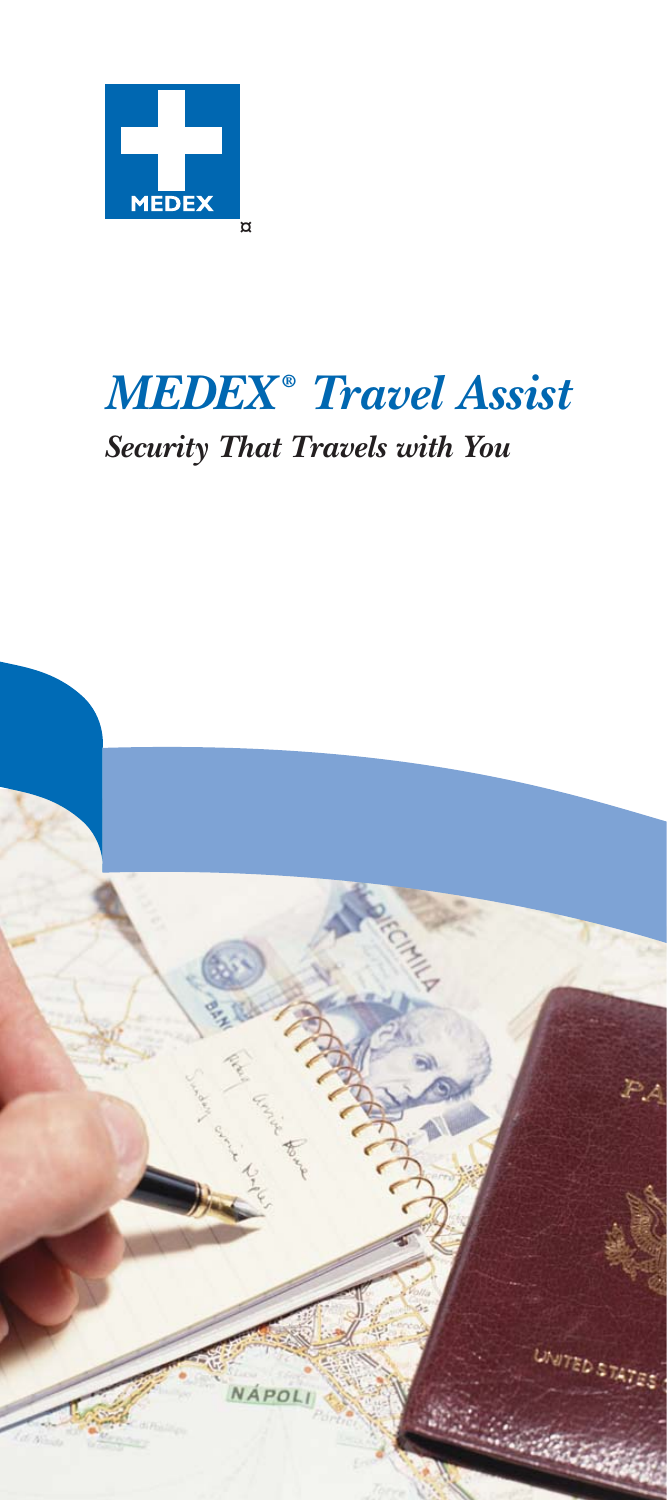If you made a list of things that were important to you, security and health would probably be at the top. You think of them when you're at home, of course. But what about when you travel?

Now security can travel with you. The MEDEX® Travel Assist program provides that security. Whether you travel for business or pleasure, whether it's 100 or 10,000 miles from home, the program works to protect you every hour, every day of the year.

#### *What is MEDEX Travel Assist?*

It's a comprehensive program of information, referral, assistance, transportation and evacuation services designed to help you respond to medical care situations and many other emergencies that may arise during travel. MEDEX Travel Assist also offers pre-travel assistance, which gives you access to information on things like passport and visa requirements, foreign currency and worldwide weather. All services are provided by MEDEX Assistance Corporation, one of the most experienced assistance companies in the United States.



*— 3 —*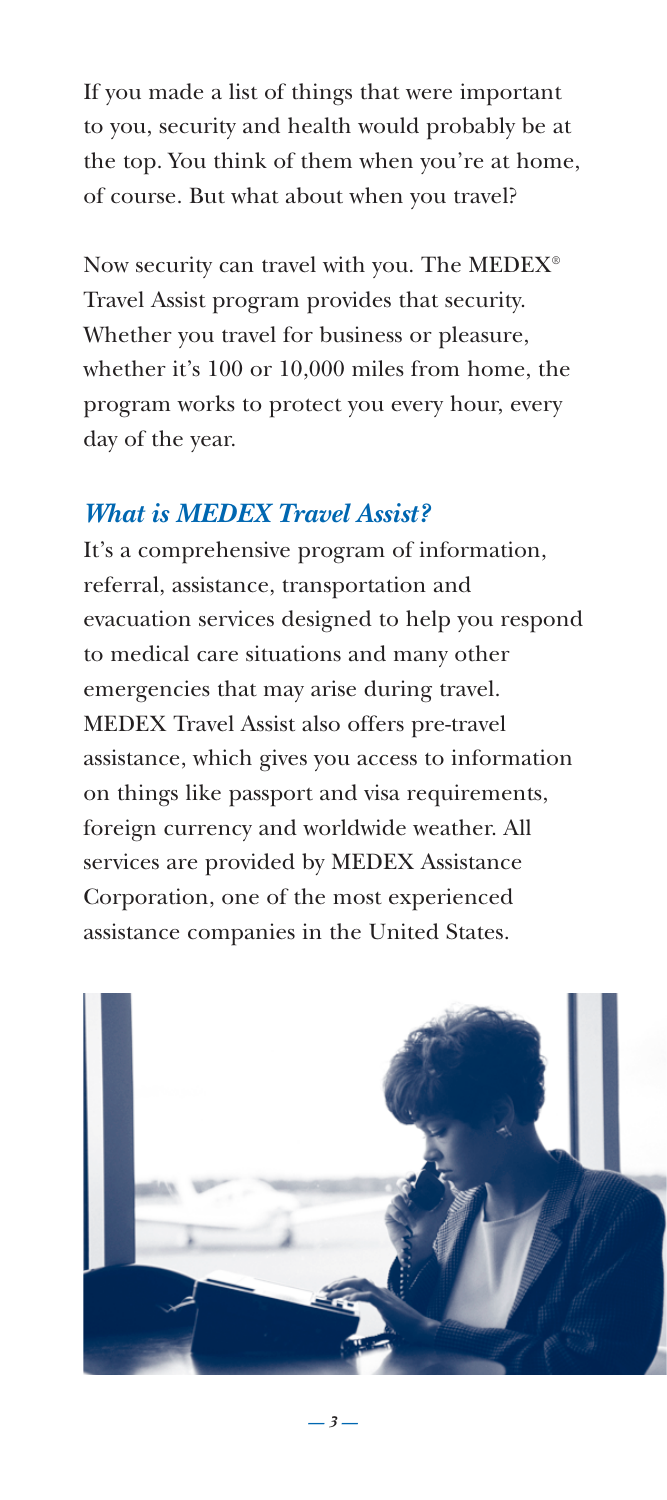#### *Who is Covered?*

You don't have to enroll. As a participant in your employer's Group Life insurance plan through Standard Insurance Company, you're automatically covered. Family members, including your spouse and any unmarried dependent children under age 19 (through age 24 if a registered student in full-time attendance at an accredited educational institution) are also covered.



#### *Pre-trip Assistance*

You can easily plan upcoming trips by calling the MEDEX Assistance Center at any time to receive vital information before you leave or while you are en route.

- **Consulate and embassy locations:** Lists consulates and embassies
- **Currency exchange information:** Provides information on currency exchange rates, updated daily
- **Health hazards advice and inoculation requirements:** Provides up-to-the-minute health advisories for foreign countries, as well as medical entry requirements
- **Passport and visa information:** Advises on what documentation you will need to enter and leave foreign countries

*— 4 —*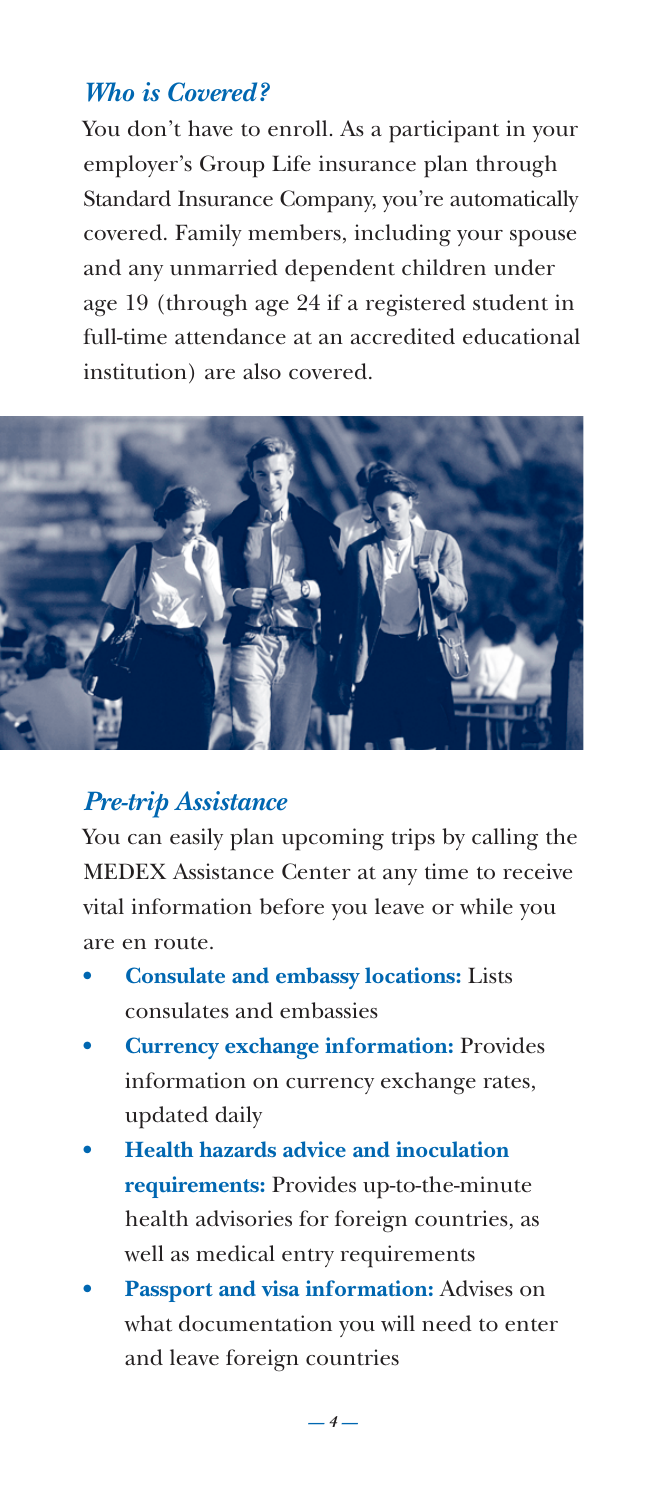- **Weather information:** Gives you current information about weather conditions for international and domestic destinations
- **Travel locator service:** Provides assistance with locating hotels or airports

#### *Medical Assistance Services*

These worldwide assistance services are available to you and eligible family members whenever you travel 100 miles or more from home or internationally for trips of up to 90 days.

- **Locating Medical Care:** Assists you in locating medical care providers or local sources of medical care referrals
- **Case communications:** In medical care cases, communicates between patient, family, physicians, employer, travel company and consulate as needed
- **Translation and interpreter services:** Available 24/7 during emergency situations while traveling internationally
- **Hotel convalescence arrangements:** Helps with arrangements when you need hotel accommodations to rest prior to or following medical treatment
- **Medical insurance assistance:** Coordinates with insurance companies or managed care organizations regarding emergency medical care situations, verifies policy enrollment and coverage and helps arrange any guarantee of medical payments
- **Prescription drug assistance:** Obtains prescription drugs or personal medical items that were forgotten, lost or depleted while traveling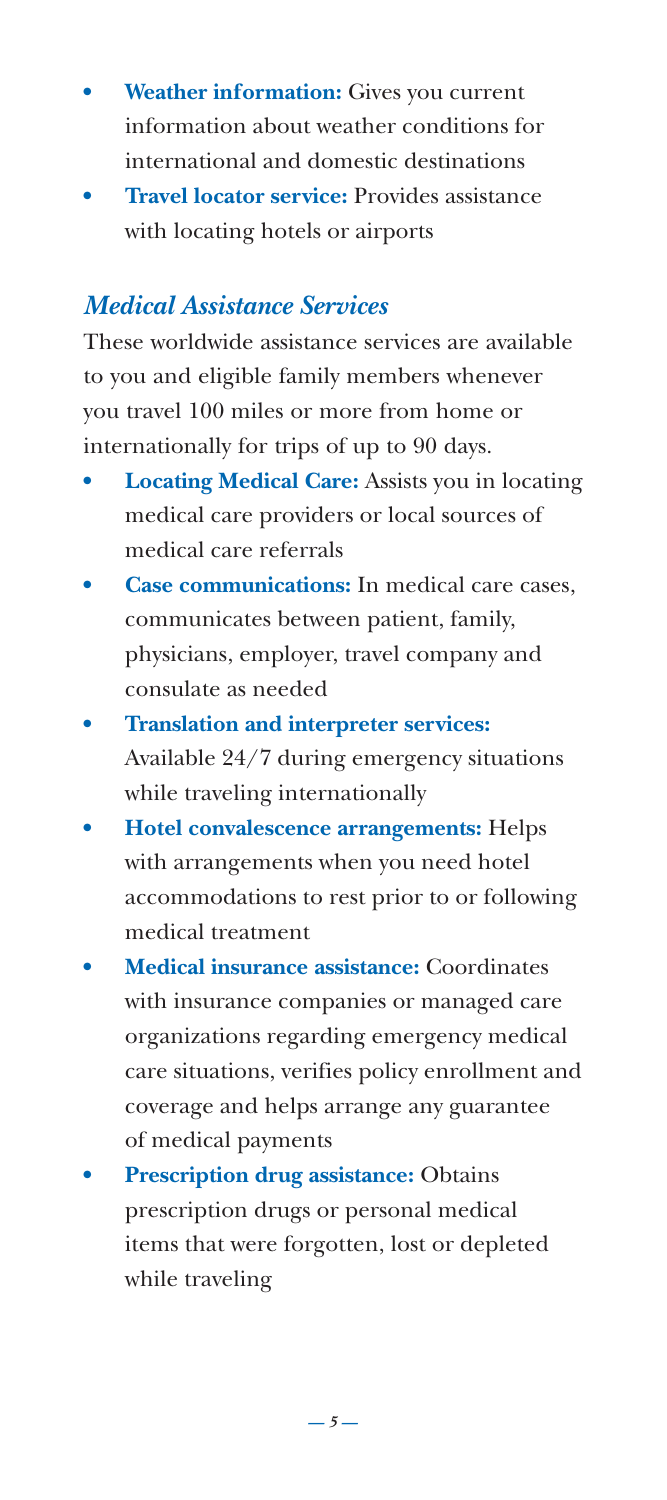# *Emergency Transportation Services\**

- **Emergency evacuation:** Arranges and provides emergency evacuation to the nearest facility capable of providing appropriate care if you have a medical emergency while traveling and adequate medical facilities are not available locally
- **Medically necessary repatriation:** Arranges and provides for your return home if it is medically necessary after initial treatment and stabilization
- **Family or friend travel arrangements:** If you are hospitalized for more than seven days and are traveling alone, provides round-trip economy airfare for one family member or friend to your hospital locale
- **Return of dependent children:** If you are hospitalized for more than seven days, coordinates and pays for one-way economy airfare to return your dependent children under the age of 18 to their permanent residence, including an escort for young children if necessary
- **Vehicle return:** Returns your non-commercial vehicle if it's left behind unattended in the event that you require evacuation or repatriation
- *\* Emergency Transportation Services arranged and provided by MEDEX are covered up to a Combined Single Limit of \$150,000. Related medical services, medical supplies and a medical escort are covered where applicable and necessary.*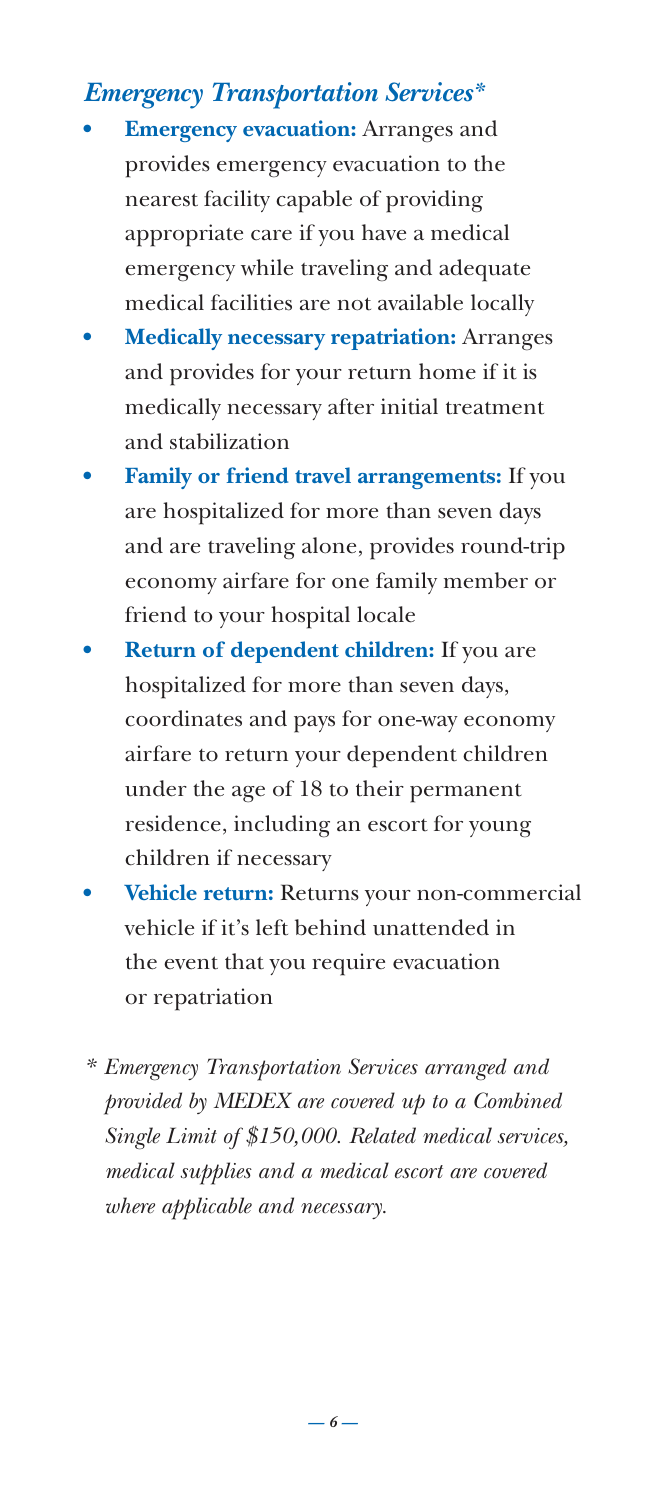## *Travel Assistance Services*

Other emergencies may occur while you travel. MEDEX provides a variety of travel and technical assistance services to help.

- **Emergency credit card and ticket replacement:** Helps replace credit cards and airline tickets that are lost, stolen or damaged
- **Emergency passport and document replacement:** Helps replace passports or other travel documents that are lost, stolen or damaged
- **Emergency cash and payment assistance:** Helps obtain and advance funds by coordinating with a friend, family member, bank or your credit card issuer in the event of a travel or medical emergency
- **Emergency message service:** Relays messages to family members, which can be retrieved at any time
- **Missing baggage assistance:** Advises about proper reporting procedures and helps maintain contact with the appropriate companies or authorities if baggage is lost, stolen or delayed while traveling on a common carrier
- **Locating legal services:** Helps contact a local attorney or the appropriate consular office if you are arrested or detained in an automobile accident, or otherwise require legal counsel
- **Bail bond services:** Helps coordinate bail bond services in all available locations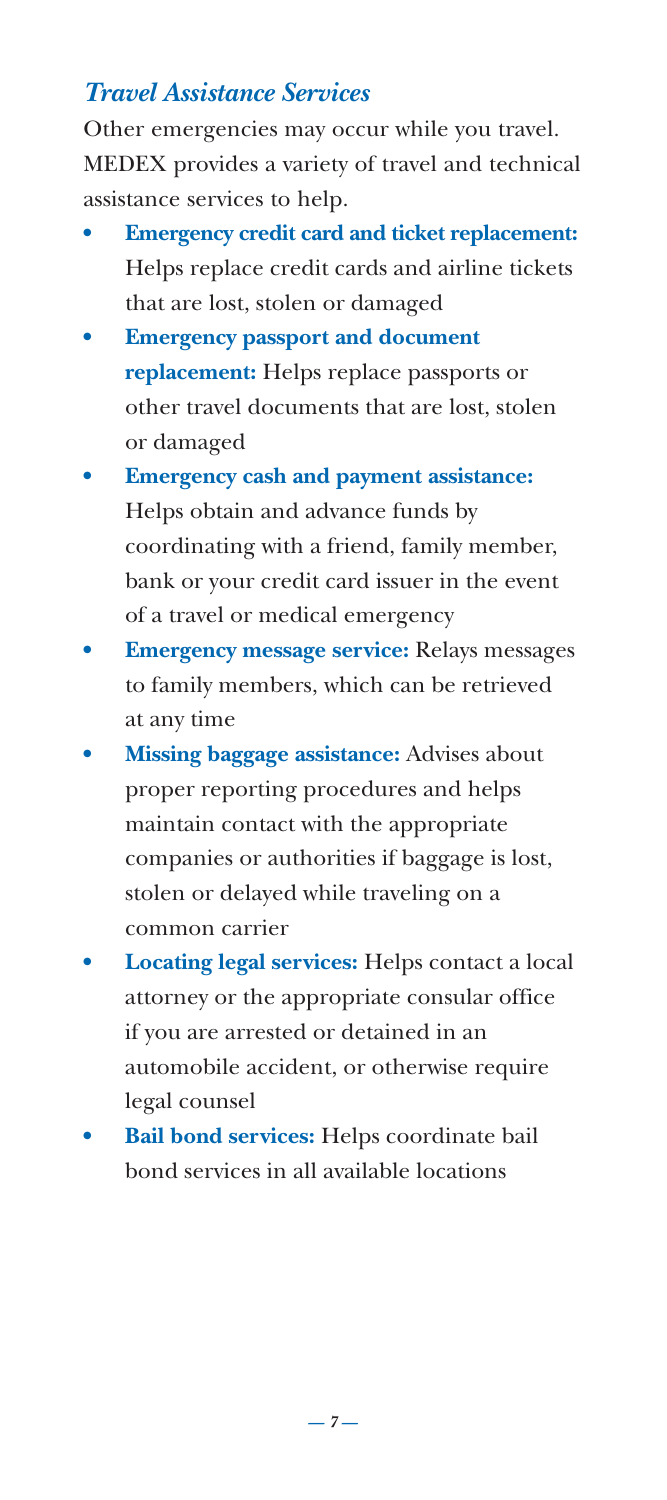## *Personal Security Services*

MEDEX provides authoritative information, guidance and security in the event of unforeseen circumstances that pose a direct threat to your safety during your travels.

- **Real-time security intelligence:** Provides the latest information backed by a global intelligence database — including information from more than 5,000 worldwide sources in more than 180 countries — in the event that you feel threatened by political unrest, social instability, weather conditions, health or environmental hazards
- **Security evacuation services:** In the event of a threatening situation, assists you in making evacuation and logistical arrangements such as ground transportation and housing; in more complex situations, assists you in making arrangements with providers of specialized security services



*— 8 —*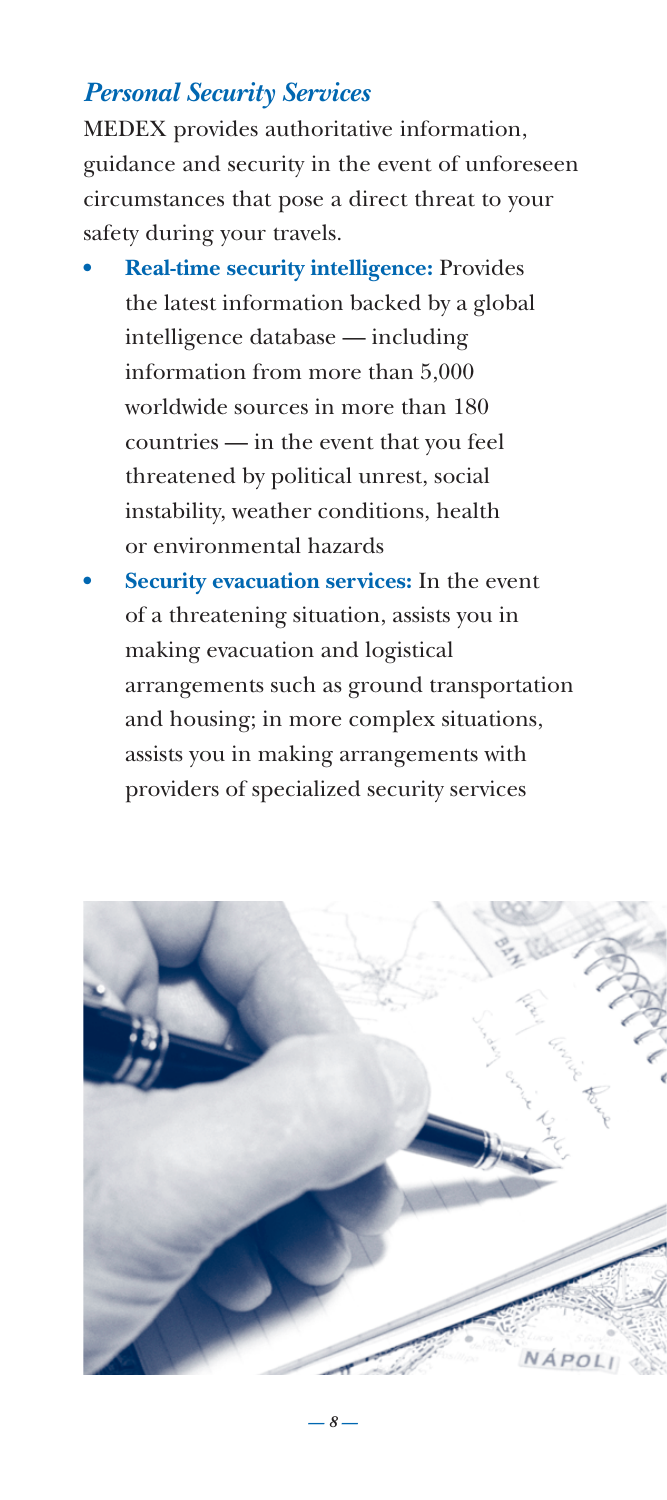# *Medical Supplies*

Medical kits, needle kits and medical packs are available for purchase when you are traveling to destinations where you are concerned about receiving appropriate care. Visit **www.medexassist.com** for more details.

## *What MEDEX Travel Assist Does Not Cover*

While MEDEX assists with most emergencies you may have away from home, it does not cover costs or expenses incurred because of:

- **•** Involvement in any act of war, invasion, acts of foreign enemies, hostilities (whether war is declared or not), civil war, rebellion, revolution, and insurrection, military or usurped power
- **•** Traveling against the advice of a physician
- **•** Traveling for the purpose of obtaining medical services or treatment
- **•** The commission of, or attempt to commit, an unlawful act

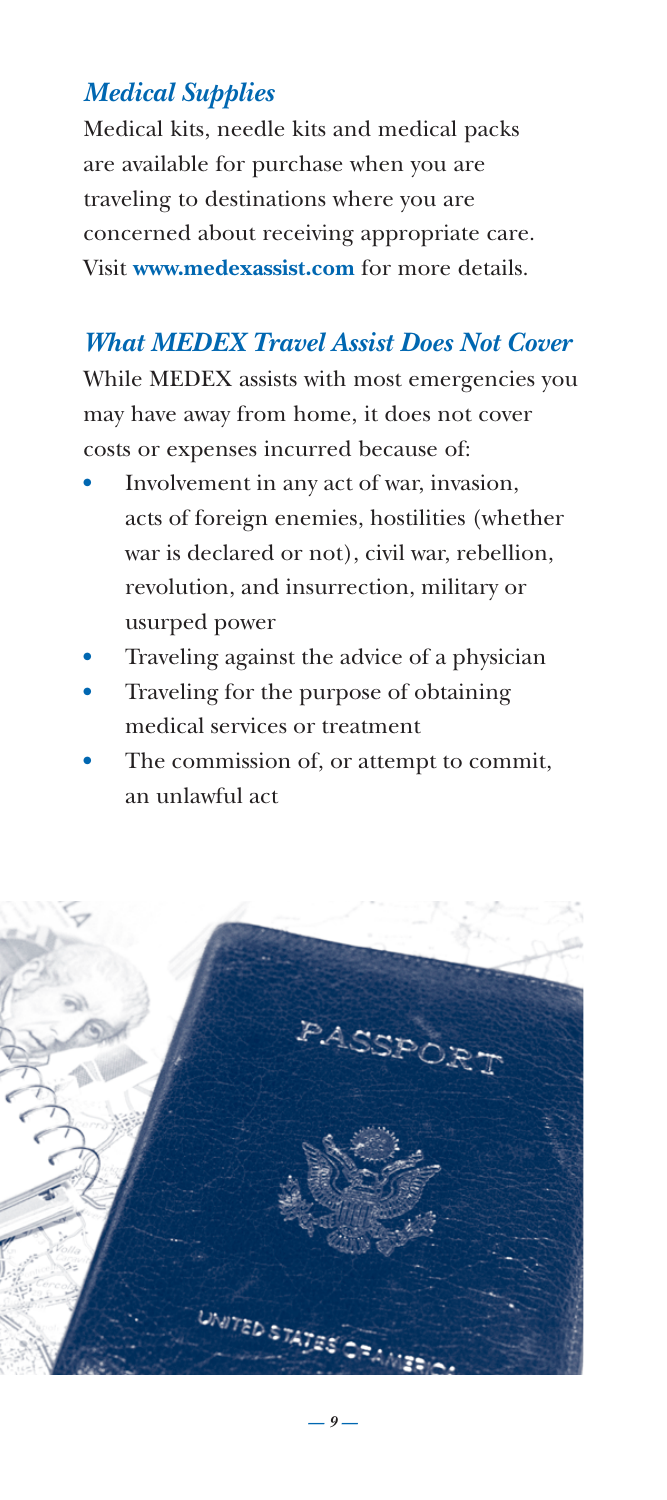- **•** Injury or illness caused by or contributed to by use of drugs or intoxicants, unless prescribed by a physician
- **•** Psychiatric, psychological or emotional disorders, unless hospitalized
- **•** Pregnancy and childbirth, except for complications of pregnancy
- **•** Participation as a professional in athletics
- **•** Expenses incurred for emergency evacuation or repatriation services as a result of injury or sickness while traveling within 100 miles of your place of residence
- **•** Traveling outside your home country for more than 90 days for any one trip

# *Security That Travels with You*

Wherever your travels take you, the security of MEDEX Travel Assist travels with you 24 hours a day, every day of the year.

#### *How to Access Services*

Simply sign the enclosed identification card and keep it with you when you travel. Share the information and telephone numbers with your immediate family members so they can use the program if you're not available or they're traveling without you.

If you need help, simply call the appropriate number on your ID card and follow the instructions on your card. Professional coordinators at the MEDEX Assistance Center will act quickly and efficiently to serve you.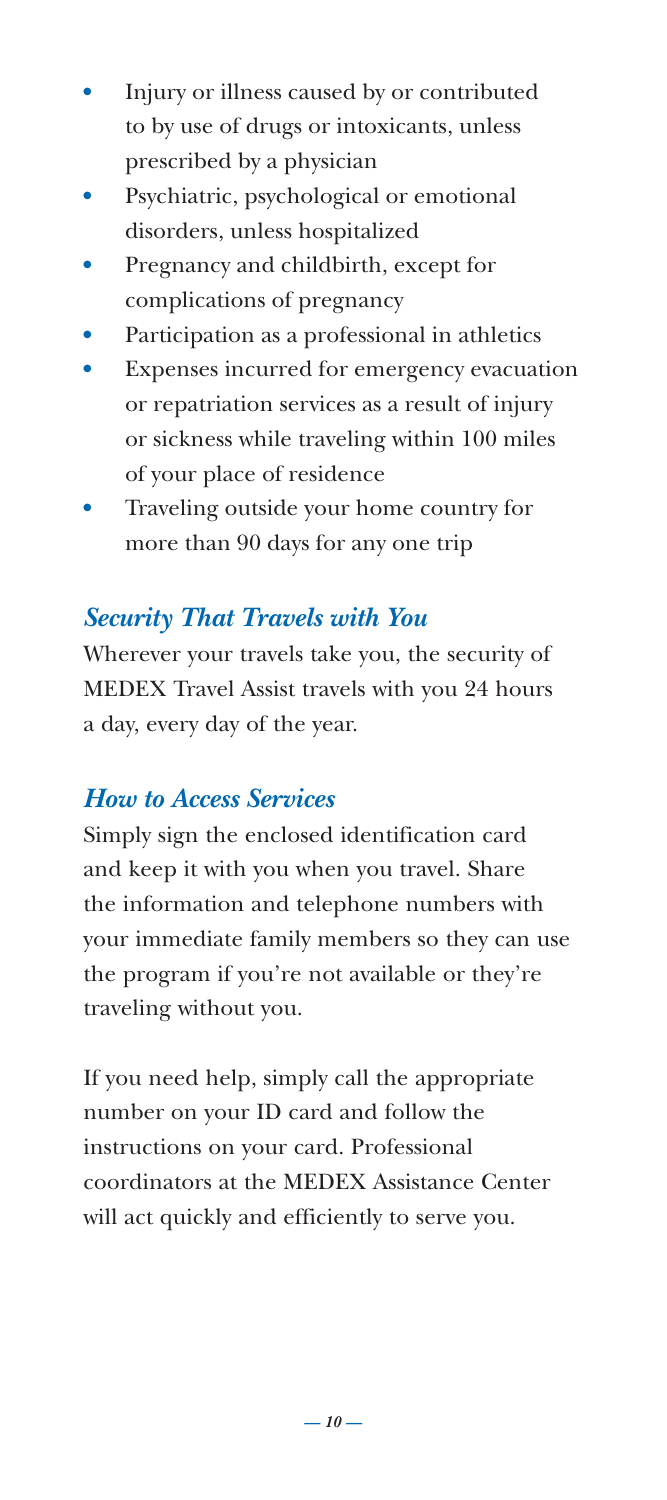

This brochure is for your information only and is not a contract.

#### *All services must be arranged by MEDEX Assistance Corporation. No claims for reimbursement will be accepted.*

Because of problems of distance, time and communications, MEDEX Assistance Corporation cannot be responsible for the availability or results of any medical, legal or transportation services. The traveler is responsible for obtaining all services not directly provided by MEDEX Assistance Corporation and is responsible for the expenses associated with all services except those pertaining to repatriation and medically necessary emergency evacuations as provided by MEDEX Assistance Corporation.

The MEDEX Travel Assist program is available to employees who participate in their employer's Group Life insurance plan with Standard Insurance Company. The program is subject to the terms and conditions, including exclusions and limitations, of the Employer Emergency Medical Assistance Service Certificate issued to participating policyholders by MEDEX Assistance Corporation, which is not affiliated in any way with Standard Insurance Company.